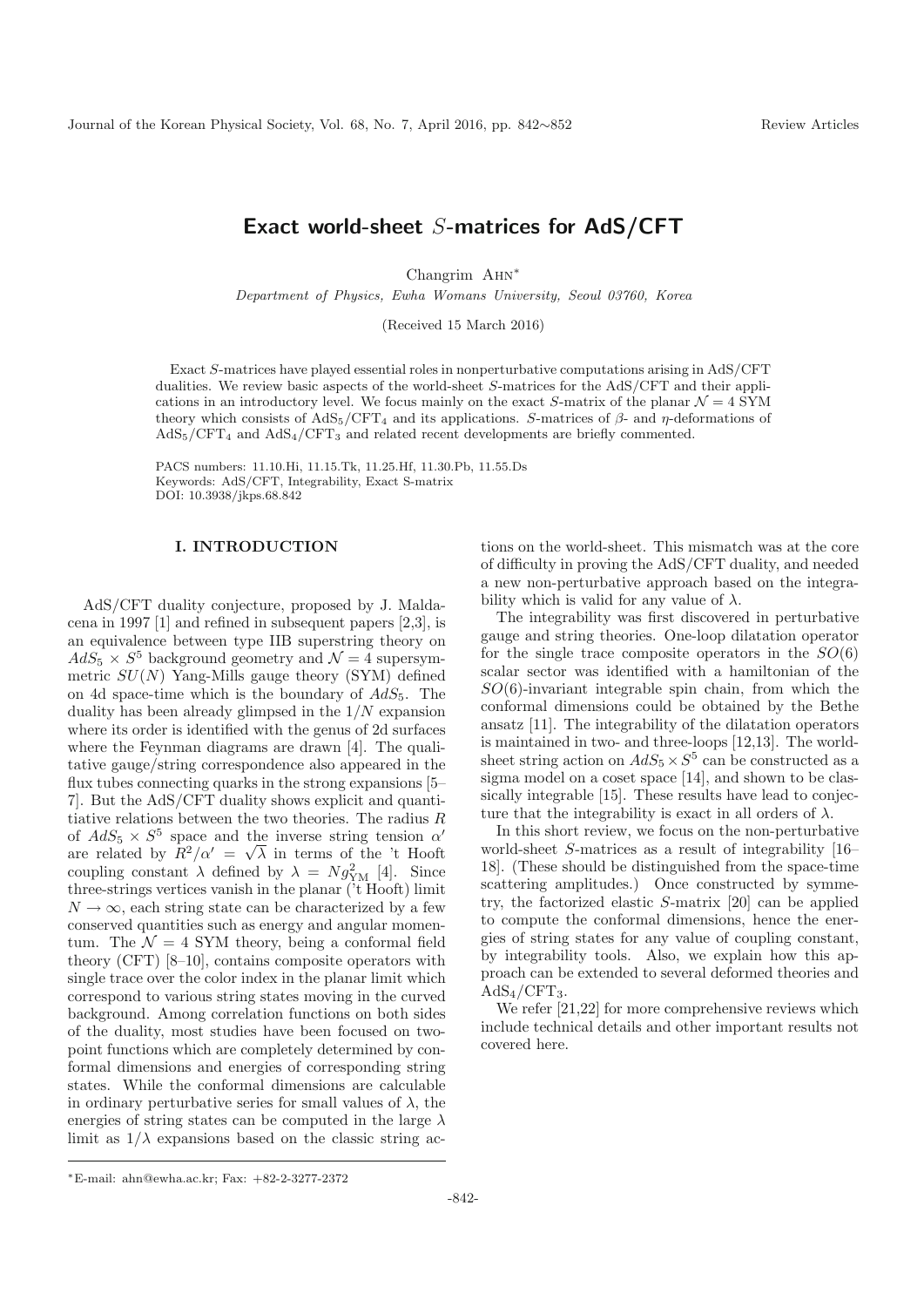Exact world-sheet S-matrices for AdS/CFT – Changrim AHN  $-843-843$ 

II. 
$$
\mathcal{N} = 4
$$
 SYM AND ADS<sub>5</sub>/CFT<sub>4</sub>

The action of the  $\mathcal{N} = 4$  SYM is given by

$$
S = \int d^4x \operatorname{Tr} \left( \frac{1}{4} F_{\mu\nu} F^{\mu\nu} + \frac{1}{2} \mathcal{D}_{\mu} \Phi_i \mathcal{D}^{\mu} \Phi^i \right. \left. - \frac{g_{\rm YM}^2}{4} [\Phi_i, \Phi_j] [\Phi^i, \Phi^j] + \overline{\Psi}^a \sigma^{\mu} \mathcal{D}_{\mu} \Psi_a \right. \left. - \frac{ig_{\rm YM}}{2} \sigma_i^{ab} \Psi_a [\Phi^i, \Psi_b] - \frac{ig_{\rm YM}}{2} \sigma_{ab}^i \overline{\Psi}^a [\Phi_i, \overline{\Psi}^b] \right), (1)
$$

where  $\sigma^{\mu}$  and  $\sigma^{i}$  are the gamma matrices in four and six dimensions, respectively. There are 6 scalar fields  $\Phi_i$ , 4 Dirac fields  $\Psi_a$ , and 4 covariant derivatives  $\mathcal{D}_{\mu}$ , all in the adjoint representations of the color  $SU(N)$ . The trace is taken over the color index. This theory has coformal symmetry with vanishing  $\beta$  function whose total symmetry group becomes  $PSU(2, 2|4)$  including  $SU(4)$ R-symmetry.

The first breakthrough was made when operatormixing matrix among composite operators consisted of scalar fields of the SYM was identified with an integrable spin-chain Hamiltonian in the leading  $\lambda$  order. The conformal dimensions of the eigen-operators can be determined by Bethe ansatz method which diagonalizes the Hamiltonian. This interesting interplay between a gauge theory and an integrable model has been quickly generalized to a most generic composite operators of the SYM and to higher-order perturbative computation, and eventually to conjectures of "asymptotic" Bethe ansatz which are claimed to be valid up to all orders.

Single-trace (gauge-invariant) composite operators consisted of the elementary fields

Tr 
$$
[\mathcal{O}_1 \mathcal{O}_2 \cdots \mathcal{O}_L](x)
$$
,  $\mathcal{O}_i \in \{\mathcal{D}^n \Phi, \mathcal{D}^n \Psi, D^n F\}$ , (2)

are local (all the elementary fields are at the same location  $x$ ), gauge-invariant and super-multiplets of the  $PSU(2, 2|4)$  symmetry. (We will omit the space-time coordinate  $x$  unless it is necessary.) Composite operators are transformed to others under scale transformations. The dilation operator which governs the mixing is unknown except a few lowest orders in perturbation theory. Even for the perturbative dilatation operator, it is still challenge to diagonalize the matrix to find eigenvalues as anormalous dimension.

A special case is the 1/2-BPS operator Tr[ $Z^L$ ] ( $Z \equiv$  $\Phi_5 + i \Phi_6$ , which has no quantum correction and the anormalous dimension is strictly zero in all orders. Then, it is possible to represent this protected operator by a vacuum state

$$
\text{Tr}\left[\overline{ZZZ\cdots ZZZ}\right] \equiv |0\rangle,\tag{3}
$$

and generic composite operators (2), obtained by replacing each Z in (3) with any of the elementary SYM fields ("impurities"), as excited states

|

$$
\frac{1}{Z} \cdots Z \stackrel{x_1}{\stackrel{1}{X}} Z \cdots Z \stackrel{x_2}{\stackrel{1}{X'}} Z \cdots Z \stackrel{x_M}{\stackrel{1}{X''}} Z \cdots Z \stackrel{L}{\stackrel{1}{X''}} \cdots \stackrel{L}{Z'}
$$
\n
$$
= A_X^{\dagger}(x_1) A_{X'}^{\dagger}(x_2) \cdots A_{X''}^{\dagger}(x_M)|0\rangle. \tag{4}
$$

Here  $A^{\dagger}_{\chi}$  is a Zamolodchikov-Faddeev operator of  $\chi$  [19] acting on the vacuum state and the indices x,'s denote acting on the vacuum state and the indices  $x_i$ 's denote locations of impurities in the chain of elementary fields. Due to the cyclic property of the trace, the state (39) should be invariant under a uniform translation  $x_k \rightarrow$  $x_k + 1$ .

Integrability in a quantum field theory is possible when it has infinitely many conserved charges, a difficult condition to meet, and usually appears in one dimension. For the planar  $\mathcal{N} = 4$  SYM, the magnons move along the spin chain with the location on the chain as a 1d coordinate. Charges  $Q_k$ ,  $k = 1, \ldots, N$ , which are expressed as polynormials of momentum  $(e.g.$  the energy is a quadratic), should be conserved

$$
Q_k(\text{in}) = \sum_{i=1}^n (p_i)^k = Q_k(\text{out}) = \sum_{i=1}^m (p_i')^k
$$
 (5)

where  $p_1, \ldots, p_n$ , and  $p'_1, \ldots, p'_m$  are momenta before and after scattering respectively. For sufficiently large (infiafter scattering, respectively. For sufficiently large (infinite)  $N$ , these conservation laws lead to [20]

$$
n = m, \qquad \{p'_1, \dots, p'_n\} = \{p_1, \dots, p_n\}.
$$
 (6)

The first equality means the number of particles are preserved while the second indicates that only momentum exchanges are allowed in the scattering process. This implies also that the multi-particle scattering amplitudes are factorized into products of  $2 \rightarrow 2$  S-matrices. Furthermore, since three-particle process should be independent of orders of  $2 \rightarrow 2$  scatterings, they should satisfy the Yang-Baxter equation [23–25]. Many 2-particle Smatrices have been found exactly by either directly from the Yang-Baxter equation or by symmetries imposed on the on-shell states along with additional axioms such as unitarity and crossing symmetry. These (2-particle) Smatrices are functions of two momenta and coupling constants of the underlying theories.

For the AdS/CFT system, 2-particle states, Fouriertransformed in the momentum space, can be obtained by two Zamolodchikov-Faddeev operators acting on the BPS vacuum:

$$
|\chi_1(p_1)\chi_2(p_2)\rangle \equiv A_{\chi_1}^{\dagger}(p_1)A_{\chi_2}^{\dagger}(p_2)|0\rangle,\tag{7}
$$

and the  $2 \rightarrow 2$  S-matrix is matrix elements between incoming and out-going states [19,20]

$$
|\chi_1(p_1)\chi_2(p_2)\rangle_{\text{in}} \equiv \sum_{\chi_1'\chi_2'} S_{\chi_1\chi_2'}^{\chi_1'\chi_2'}(p_1,p_2)|\chi_1'(p_1)\chi_2'(p_2)\rangle_{\text{out}}.
$$
\n(8)

In the case of  $\mathcal{N} = 4$  SYM, there are 16 excitations (8)  $\Psi_a$ 's, 4  $\mathcal{D}_{\mu}$ 's, and 4 of the 6  $\Phi_i$ 's), hence the 2-particle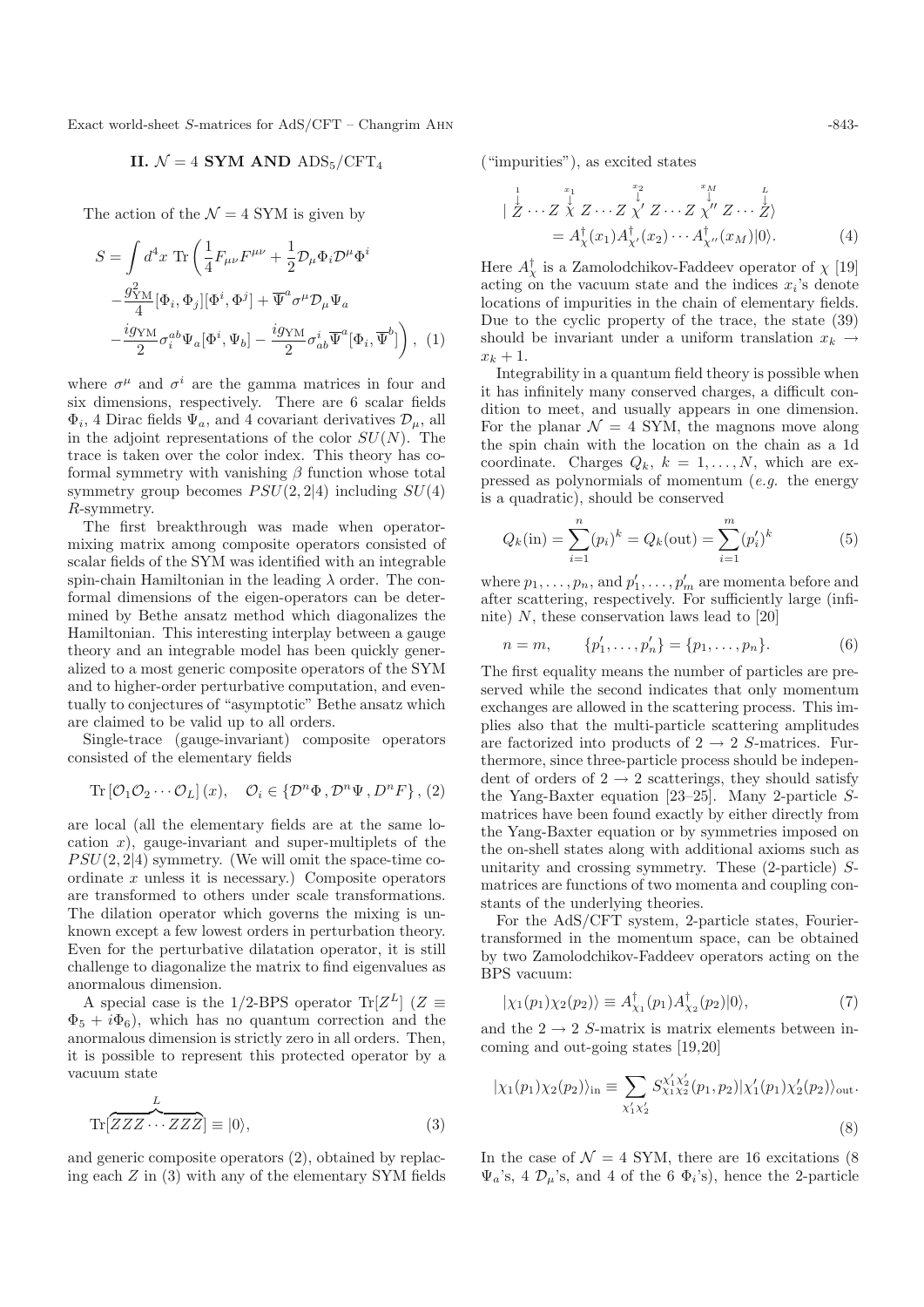S-matrix has the size of  $16^2 \times 16^2$ . A very important observation is that the excitation spectrum in the single trace composite operator in the planar  $\mathcal{N} = 4$  SYM can be written as

$$
\chi, \chi', \chi'', \ldots \in \{\Phi_{a\dot{a}}, \Psi_{\dot{a}\alpha}, \bar{\Psi}_{a\dot{\alpha}}, D_{\alpha\dot{\alpha}} Z\},
$$
  
\n
$$
a, \dot{a} = 1, 2, \quad \alpha, \dot{\alpha} = 3, 4.
$$
\n(9)

which belong to a fundamental representation of a centrally extended  $su(2|2)_L \otimes su(2|2)_R$  [18]. The creation operators  $A^{\dagger}_{\chi}$  can be written as

$$
A_{ii}^{\dagger}(p) = A_i^{\dagger}(p) \otimes A_i^{\dagger}(p),
$$
  
\n $i = (a, \alpha) = 1, 2, 3, 4, \quad i = (\dot{a}, \dot{\alpha}) = 1, 2, 3, 4.$  (10)

Therefore, the AdS/CFT S-matrix is factorized into a tensor product of two identical S-matrices, one acting on the index i and the other on  $i, S = S \otimes S$ . Since they are identical, we can focus on S which is  $4^2 \times 4^2$  matrix.

The S-matrix elements are defined by

$$
A_i^{\dagger}(p_1) A_j^{\dagger}(p_2) |0\rangle_{\text{in}}
$$
  
= 
$$
\sum_{i',j'=1}^4 S_{i,j}^{i'j'}(p_1, p_2) A_{j'}^{\dagger}(p_2) A_{i'}^{\dagger}(p_1) |0\rangle_{\text{out}}.
$$
 (11)

with

By acting symmetry generators of 
$$
su(2|2)
$$
 on both sides  
of Eq.(11) and assuming they annihilate the vacuum  
states, one can derive a system of linear equations for the  
S-matrix elements, which determine the S-matrix up to  
an overall scalar function  $S_0$ . Out of 16 × 16 elements,  
following 36 matrix elements are nonzero [18,26]

$$
S_{11}^{11} = S_{22}^{22} = A, S_{33}^{33} = S_{44}^{44} = D,
$$
  
\n
$$
S_{12}^{12} = S_{21}^{21} = \frac{1}{2}(A - B), S_{12}^{21} = S_{21}^{12} = \frac{1}{2}(A + B),
$$
  
\n
$$
S_{34}^{34} = S_{43}^{43} = \frac{1}{2}(D - E), S_{34}^{43} = S_{43}^{34} = \frac{1}{2}(D + E),
$$
  
\n
$$
S_{12}^{34} = S_{21}^{43} = -S_{12}^{43} = -S_{21}^{34} = -\frac{1}{2}C,
$$
  
\n
$$
S_{34}^{12} = S_{43}^{21} = -S_{34}^{21} = -S_{43}^{12} = -\frac{1}{2}F,
$$
  
\n
$$
S_{13}^{13} = S_{23}^{23} = S_{14}^{14} = S_{24}^{24} = G,
$$
  
\n
$$
S_{13}^{31} = S_{23}^{32} = S_{14}^{41} = S_{24}^{42} = H,
$$
  
\n
$$
S_{31}^{31} = S_{32}^{32} = S_{41}^{41} = S_{42}^{24} = K,
$$
  
\n
$$
S_{31}^{31} = S_{32}^{32} = S_{41}^{41} = S_{42}^{42} = L,
$$
  
\n(12)

$$
A = S_0 \frac{x_2^- - x_1^+}{x_2^+ - x_1^-} \frac{\eta_1 \eta_2}{\tilde{\eta}_1 \tilde{\eta}_2}, \quad B = -S_0 \left[ \frac{x_2^- - x_1^+}{x_2^+ - x_1^-} + 2 \frac{(x_1^- - x_1^+)(x_2^- - x_2^+)(x_2^- + x_1^+)}{(x_1^- - x_2^+)(x_1^- x_2^- - x_1^+ x_2^+)} \right] \frac{\eta_1 \eta_2}{\tilde{\eta}_1 \tilde{\eta}_2},
$$
  
\n
$$
C = S_0 \frac{2ix_1^- x_2^- (x_1^+ - x_2^+)\eta_1 \eta_2}{x_1^+ x_2^+ (x_1^- - x_2^+)(1 - x_1^- x_2^-)}, \quad D = -S_0, \quad E = S_0 \left[ 1 - 2 \frac{(x_1^- - x_1^+)(x_2^- - x_2^+)(x_1^- + x_2^+)}{(x_1^- - x_2^+)(x_1^- x_2^- - x_1^+ x_2^+)} \right],
$$
  
\n
$$
F = S_0 \frac{2i(x_1^- - x_1^+)(x_2^- - x_2^+)(x_1^+ - x_2^+)}{(x_1^- - x_2^+)(1 - x_1^- x_2^-)\tilde{\eta}_1 \tilde{\eta}_2}, \quad G = S_0 \frac{(x_2^- - x_1^-)}{(x_2^+ - x_1^-)} \frac{\eta_1}{\tilde{\eta}_1},
$$
  
\n
$$
H = S_0 \frac{(x_2^+ - x_2^-)}{(x_1^- - x_2^+)} \frac{\eta_1}{\tilde{\eta}_2}, \quad K = S_0 \frac{(x_1^+ - x_1^-)}{(x_1^- - x_2^+)} \frac{\eta_2}{\tilde{\eta}_1}, \quad L = S_0 \frac{(x_1^+ - x_2^+)}{(x_1^- - x_2^+)} \frac{\eta_2}{\tilde{\eta}_2},
$$
  
\n(13)

and  $x_i^{\pm} = x^{\pm}(p_i), \quad \eta_1 = \eta(p_1)e^{ip_2/2}, \quad \eta_2 = \eta(p_2), \quad \tilde{\eta}_1 = \eta(p_1), \quad \tilde{\eta}_2 = \eta(p_2)e^{ip_1/2}$  where

$$
x^{+} + \frac{1}{x^{+}} - x^{-} - \frac{1}{x^{-}} = \frac{i}{g},
$$
  
\n
$$
\frac{x^{+}}{x^{-}} = e^{ip}, \quad \eta = e^{ip/4} \sqrt{i(x^{-} - x^{+})}.
$$
 (14)

The energy of a particle with momentum  $p$  is given by

$$
E = -ig\left(x^{+} - \frac{1}{x^{+}} - x^{-} + \frac{1}{x^{-}}\right)
$$

$$
= \sqrt{1 + 16g^{2} \sin^{2} \frac{p}{2}}.
$$
(15)

This result for the energy matches with known limits for  $g = \sqrt{\lambda}/(4\pi)$  [27]. We remark that the above S-matrix is in fact in the "string frame" [26]. Another version is defined in the "spin-chain frame," where the S-matrix is still (13) but with  $\eta_1 = \tilde{\eta}_1 = \eta(p_1)$ ,  $\eta_2 = \tilde{\eta}_2 = \eta(p_2)$ [18]. An interesting observation is that this  $su(2|2)$  Smatrix is closely related to Shastry's R-matrix [28] which establishes integrability for the Hubbard model [29].

This S-matrix can be shown to satisfy the Yang-Baxter equation (or "twisted" version of it for the spin-chain frame S-matrix) and the unitarity  $S_{12}(p_1, p_2) S_{21}(p_2, p_1) = \mathbb{I}$  (I is the 16 × 16 identity matrix) if its scalar factor  $S_0$  satisfies a functional relation

$$
S_0(p_1, p_2) S_0(p_2, p_1) = 1.
$$
 (16)

Another condition for  $S_0$  is the crossing symmetry [30– 32], which can be understood as a commutativity of the particle creation operator  $A_i^{\dagger}$  with 2-particle singlet operator [32] defined by erator [32] defined by

$$
\mathbb{I}(p) \equiv C^{ij} A_i^{\dagger}(p) A_j^{\dagger}(\overline{p}) \n= -i \epsilon^{ab} A_a^{\dagger}(p) A_b^{\dagger}(\overline{p}) + \epsilon^{\alpha \beta} A_\alpha^{\dagger}(p) A_\beta^{\dagger}(\overline{p}).
$$
\n(17)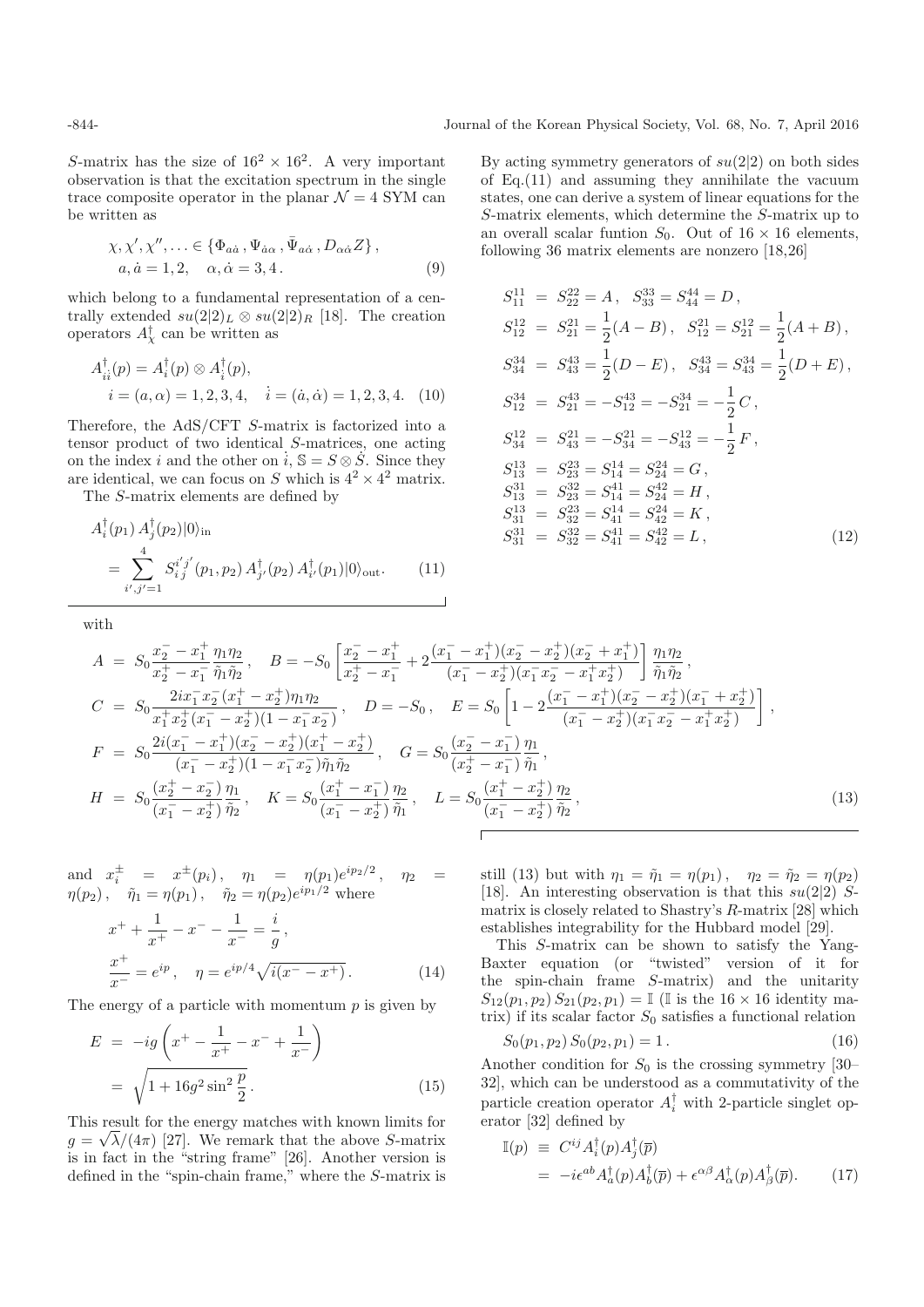Exact world-sheet S-matrices for AdS/CFT – Changrim AHN  $-845-$ 

Here,  $\bar{p}$  is defined by  $x^{\pm}(\bar{p})=1/x^{\pm}(p)$  so that  $E(\bar{p})=$  $-E, \bar{p} = -p.$  Nontrivial condition  $A_i^{\dagger}(p_1) \mathbb{I}(p_2) =$  $\mathbb{I}(p_2)A_i^{\dagger}(p_1)$  can be satisfied if

$$
S_0(p_1, p_2)S_0(p_1, \overline{p}_2) = \frac{x_1^- - x_2^+}{x_1^+ - x_2^+} \frac{\frac{1}{x_1^-} - x_2^-}{\frac{1}{x_1^+} - x_2^-}.
$$
 (18)

Going through marvelous mathematical manipulations,

unique solution (up to "CDD" ambiguity) of Eqs. (16) and (18) has been found

$$
S_0(p_1, p_2)^2 = \frac{x_1^- - x_2^+}{x_1^+ - x_2^-} \frac{1 - \frac{1}{x_1^+ x_2^-}}{1 - \frac{1}{x_1^- x_2^+}} \sigma(p_1, p_2)^2, \qquad (19)
$$

where the BES phase factor  $\sigma(p_1, p_2)$  [33–36] is

$$
\sigma(p_1, p_2) = \exp \left\{ i \left[ \chi(x_1^+, x_2^-) + \chi(x_1^-, x_2^+) - \chi(x_1^+, x_2^+) - \chi(x_1^-, x_2^-) \right] \right\}
$$
  
\n
$$
\chi(x, y) \equiv -i \oint_{|z|=1} \frac{dz}{2\pi i} \oint_{|z|=1} \frac{dz'}{2\pi i} \frac{1}{x - z} \frac{1}{y - z'} \frac{\ln \Gamma \left[ 1 + ig \left( z + \frac{1}{z} - z' - \frac{1}{z'} \right) \right]}{\ln \Gamma \left[ 1 - ig \left( z + \frac{1}{z} - z' - \frac{1}{z'} \right) \right]}.
$$
\n(20)

This S-matrix can be checked perturbatively. In the strong coupling, the S-matrix on worldsheet can be computed by using light-cone gauge fixed Lagrangian [37]. The S-matrix has bound-state poles [35, 38–40] which belong to atypical totally symmetric representations of  $su(2|2)$  with dimension  $4Q$  [41] with a generalized dispersion relation

$$
E = \sqrt{Q^2 + 16g^2 \sin^2 \frac{p}{2}}.
$$
\n(21)

The S-matrices of the bound states are not completely fixed by the  $su(2|2)$  symmetry. An important observation is that the fundamental bulk S-matrix (12),(13) has a remarkable Yangian symmetry  $Y(su(2|2))$  [42] which determines completely the two-particle [41,43] and general Q-particle bound state bulk S-matrices [44].

# **III. APPLICATIONS OF THE** S**-MATRIX**

The world-sheet S-matrix is scattering amplitudes of excitations on the 2d world-sheet nonlinear  $\sigma$ -model or the 1d spin-chin of SYM composite operators. The physical quantities such as space-time correlation functions are derived from this S-matrix using various integrability techniques.

#### **1. Asymptotic Bethe ansatz**

We first consider composite operators in the  $su(2)$ sector with only one type of impurities  $X \equiv \Phi_{11}$ , like  $Tr[Z\cdots ZX\cdots XZ\cdots X\cdots]$ . Composite operators are mixed to each other under the dilatation. At one-loop order, the mixing matrix is given by

$$
\Gamma = \frac{\lambda}{8\pi^2} \sum_{l=1}^{L} (1 - \mathcal{P}_{l,l+1}), \qquad (22)
$$

which is nothing but Heisenberg quantum spin-chain model [45] where  $P$  is the permutation operator on two spin states  $|\Uparrow\rangle \equiv Z$  and  $|\Downarrow\rangle \equiv X$ . The "magnon" excitations  $X$ 's on the spin chain are dual to string states called "giant magnon" in  $S^2$  subspace of  $S^5$  [27]. The conformal dimensions are given by eigenvalues of this "integrable" spin-chain Hamiltonian, which are solved by Bethe ansatz equations (BAEs) [46]. It is possible to continue this procedure to a few next orders but impossible to generalize to arbitrarily higher ones.

Another way to view this is to consider a state with N number of  $\Phi_{11}$  with momenta  $\{p_i\}$ 

$$
\sum_{1\leq x_1<\cdots
$$

One can consider a virtual process in which X with  $p_k$  moves in the right direction in the spin chain. While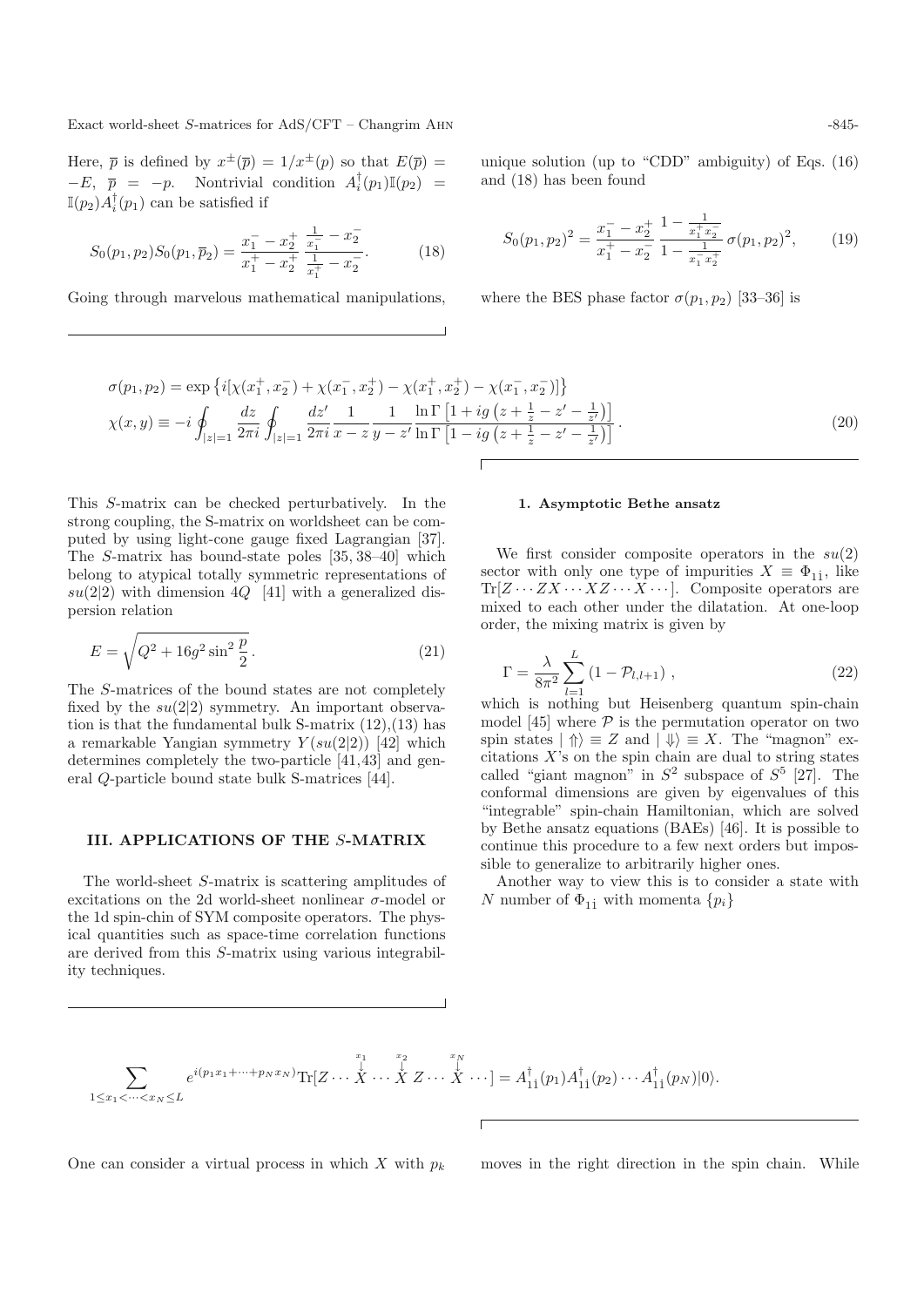it moves past  $Z$  freely, it will scatter with other  $X$ 's. From Eq.  $(12)$ , one can see that scattering of two X's are diagonal and satisfy

$$
A_{1i}^{\dagger}(p_k)A_{1i}^{\dagger}(p_j) = A(p_k, p_j)^2 A_{1i}^{\dagger}(p_j)A_{1i}^{\dagger}(p_k). \tag{23}
$$

After consecutive scatterings with other  $X$ 's and returning back to orginal position  $x_k$  (utilizing the cyclic property of trace), a periodicity condition or the "Bethe-Yang equation" [24,47] is obtained

$$
1 = e^{ip_k L} \prod_{j \neq k}^{N} A(p_k, p_j)^2
$$
  
=  $e^{ip_k (L-N)} e^{iP} \prod_{j \neq k}^{N} S_0^2(p_k, p_j) \left( \frac{x_k^+ - x_j^-}{x_k^- - x_j^+} \right)^2$ , (24)

where  $P = \sum_j p_j$ . (Cyclicity restricts  $P = 0$ .) The

weak coupling limit  $g \ll 1$  of this equation coincides with the BAE of the Heisenberg spin-chain model. It is also consistent with string results in the  $q \gg 1$  limit [48] and matches with conjectured all-loop BAEs [49].

For general states including all types of SYM fields, one should consider

$$
A_{i_1 i_1}^{\dagger}(p_1) A_{i_2 i_2}^{\dagger}(p_2) \cdots A_{i_N i_N}^{\dagger}(p_N) |0\rangle,
$$
  

$$
i_1, i_1, \cdots, i_N, i_N = 1, 2, 3, 4.
$$
 (25)

During the scattering process with each other, the  $su(2|2)$  indices change since the S-matrix is non-diagonal as can be seen in Eq. (12). The Bethe-Yang equations can be derived by diagonalizing very complicted "transfer" matrix which acts on states like  $(25)$  [50,51]. This has been done by nested algebraic Bethe ansatz [52], by nested coordinate Bethe ansatz [18, 53] or by analytic Bethe ansatz [32]. The resulting BAEs are

$$
e^{ip_k(-L+N-\frac{m_1^{(1)}}{2}-\frac{m_1^{(2)}}{2})} = e^{iP} \prod_{j\neq k}^N S_0^2(p_k, p_j) \left(\frac{x_k^+ - x_j^-}{x_k^- - x_j^+}\right)^2 \prod_{\alpha=1}^2 \prod_{j=1}^{m_1^{(\alpha)}} \left(\frac{x_k^- - y_j^{(\alpha)}}{x_k^+ - y_j^{(\alpha)}}\right),
$$
  
\n
$$
e^{i\frac{P}{2}} \prod_{k=1}^N \left(\frac{y_j^{(\alpha)} - x_k^-}{y_j^{(\alpha)} - x_k^+}\right) = \prod_{l=1}^{m_2^{(\alpha)}} \left(\frac{v_j^{(\alpha)} - w_l^{(\alpha)} + \frac{i}{2g}}{v_j^{(\alpha)} - w_l^{(\alpha)} - \frac{i}{2g}}\right),
$$
  
\n
$$
\prod_{j=1}^{m_1^{(\alpha)}} \left(\frac{w_l^{(\alpha)} - v_j^{(\alpha)} + \frac{i}{2g}}{w_l^{(\alpha)} - v_j^{(\alpha)} - \frac{i}{2g}}\right) = \prod_{k\neq l}^m \left(\frac{w_l^{(\alpha)} - w_k^{(\alpha)} + \frac{i}{g}}{w_l^{(\alpha)} - w_k^{(\alpha)} - \frac{i}{g}}\right),
$$
\n(26)

where  $v_j^{(\alpha)} \equiv y_j^{(\alpha)} + 1/y_j^{(\alpha)}$ . The anomalous dimension of a state is given by of a state is given by

$$
\Gamma = 2ig \sum_{k=1}^{N} \left( \frac{1}{x_k^+} - \frac{1}{x_k^-} \right). \tag{27}
$$

The  $su(2)$  BAE, Eq.  $(24)$ , is given by restricting all  $m_i^{(\alpha)} = 0$ . These  $AdS_5/CFT_4$  BAEs derived from the S-matrix are identical to those already conjectured in S-matrix are identical to those already conjectured in [17].

### **2. Finite-size effects**

All-loop asymptotic BAEs are derived from the Smatrix which is defined for asymptotic particle states. The distances between the particles should be much larger than Compton wave-length, or the size  $L \gg 1/m$ . If not, the aymptotic BAEs are not valid. However, it is the finte  $L$  which is interesting since it is either the size of composite operators or angular momentum of the string theory.

The S-matrix still plays an important role also even in this finite-size computation. Generalized Lüscher corrections [54] have applied to both strong [55,56] and weak coupling limits [57] of AdS/CFT computations where 4 loop anomalous dimension of the su(2) Konishi operator matches with perturbative computations [58,59].

Standard method for finite-size effects in integrability is thermodynamic Bethe ansatz (TBA) [60, 61] or Y -system [62]. 2d space-time is viewed as Euclidean rectangular (in fact, a torus with periodicity imposed on each parallel edges) with finite spatial size  $L$  and infinite temporal size. If the channel duality (space $\leftrightarrow$ time) is imposed, the theory is now defined on infinite spatial size where the S-matrix is well-defined but with finite temperature  $1/L$  due to finite temporal size. The finitesize effect (Casimir energy) is computed from the free energy of the scattering particles with temperature  $1/L$ . At thermodynamic equilibrium, the free energy should be minimized with constraints that the momenta of particles should satisfy the asymptotic BAEs.

There are three nontrivial steps to follow in applying TBA to AdS/CFT. In space $\leftrightarrow$ time, the Euclidean 2-vector  $(p, iE)$  maps to  $(iE, p)$  which should be identi-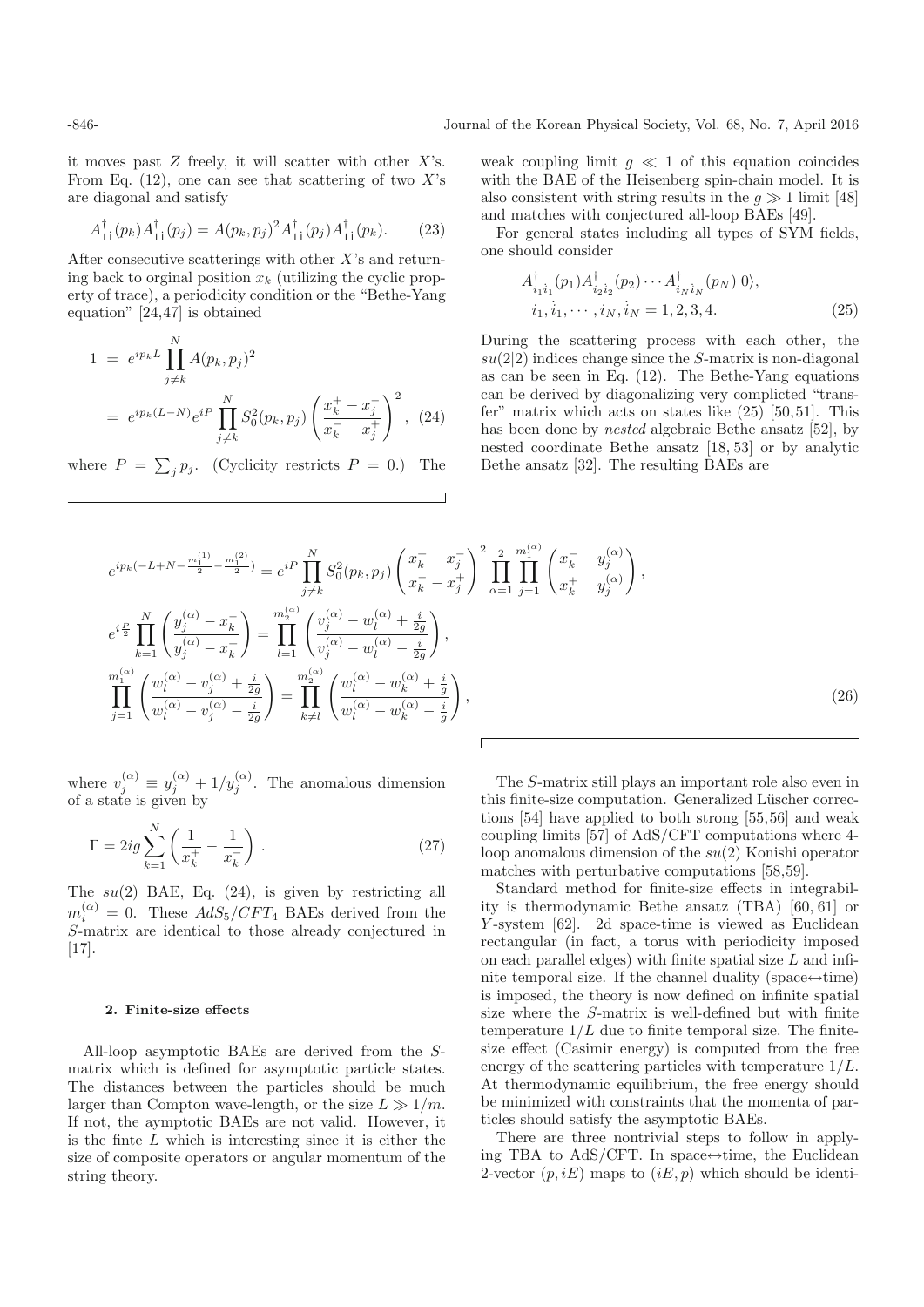Exact world-sheet S-matrices for AdS/CFT – Changrim AHN  $-847-847-847$ 

fied with "mirror" 2-vector  $(\tilde{p}, i\tilde{E})$ , namely,  $\tilde{p} = iE, \ \tilde{E} =$  $-ip.$  For a relativisite case with a dispersion relation  $E^2 - p^2 = m^2$ , its mirror one is still given by  $E^2 - \tilde{p}^2 = m^2$ . However, the mirror dispersion relation derived from Eq. (15) by this mirror transformation is [63]

$$
\tilde{E} = 2\sinh^{-1}\left(\frac{\sqrt{\tilde{p}^2 + 1}}{4g}\right). \tag{28}
$$

The S-matrix and asymptotic BAEs (26) are basically the same as before with proper analytic continuations such as  $p_k \to \tilde{p}_k$ ,  $L \to R = \infty$ . Next step is the bound states which occur as poles of the S-matrix [44]. In the infinite  $R$  limit, the Bethe strings are known to be exact solutions of the BAEs which describe the bound states. "Diagonalized" S-matrices between the bound states can be constructed easily from the "string hypothesis" [64]. The most general Bethe-Yang equations in the mirror space can be written including these infinite number of bound states. The TBA equations can be derived by standard procedure as infinte number of coupled nonlinear integral equations [65–69]. They can be transformed to "Y -systems" which are functional difference equations:

$$
Y_{N,M} \left( u + \frac{i}{2g} \right) Y_{N,M} \left( u - \frac{i}{2g} \right)
$$
  
= 
$$
\frac{[1 + Y_{N,M+1}(u)][1 + Y_{N,M-1}(u)]}{[1 + Y_{N-1,M}^{-1}(u)][1 + Y_{N+1,M}^{-1}(u)]},
$$
(29)

where the indices  $(N, M)$  cover 2D integral lattices

$$
(N, M) =
$$
  
\n
$$
\begin{cases}\n(n, \nu) & \text{with } \nu = +1, 0, -1, n = 2, \dots, \infty \\
(1, \pm m) & \text{with } m = 2, \dots, \infty \\
(1, 1), & (1, -1), (2, 2), (2, -2).\n\end{cases}
$$
\n(30)

The last step is to generalize the TBA of the vacuum state to those for excited states which include some excited particles in the physical space [70–72]. This can be done either by analytic continuations following [73] or by using the above  $Y$ -systems  $(29)$  with analytic properties associated with large  $L$  asymptotic conditions. The energy formula is given by

$$
\mathcal{E}(L) = \sum_{k} E(p_k) - \sum_{Q=1}^{\infty} \int \frac{du}{2\pi} \partial_u \tilde{p}_Q \log(1 + Y_{Q,0})(31)
$$

where  $\tilde{p}_Q$  is defined by (28) with 1 replaced by  $Q^2$ .

The analytic and numerical studies of the TBA equations [74–78] show good agreements with string theory results [79–83] and with 5-loop Lüscher corrections [84, 85]. To simplify TBA system which contain infinite number of coupled integral equations, finite number of nonlinear integral equations (NLIE) [86, 87] and quantum spectral curve formalism have been proposed [88].

#### **3. Structure constants**

We have so far described how to determine exact conformal dimensions of the single-trace composite operators in the planar  $\mathcal{N} = 4$  SYM theory. The conformal dimensions fix the two-point correlation functions with proper normalizations. Another important quantity is three-point correlation functions

$$
\langle \mathcal{O}_i(x_1)\mathcal{O}_j(x_2)\mathcal{O}_k(x_3)\rangle = \frac{C_{ijk}}{|x_1 - x_2|^{\Delta_1 + \Delta_2 - \Delta_3}|x_1 - x_3|^{\Delta_1 + \Delta_3 - \Delta_2}|x_2 - x_3|^{\Delta_2 + \Delta_3 - \Delta_1}},\tag{32}
$$

where the coefficients  $C_{ijk}$  are the structure constants. These constants define OPE expansions of two local operators and general multi-point functions in a conformal field theory can be constructed using conformal bootstraps, at least in principle. There have been several interesting approaches to apply the integrability found in the spectral problem to the structure constants in both gauge [89] and string theory sides [90–92] of AdS/CFT. One of recent efforts is to compute "form factors", which are matrix elements of local operators between two asymptotic states,  $C_{ijk} =_{\text{out}} \langle \mathcal{O}_i | V_{\mathcal{O}_k} | \mathcal{O}_j \rangle_{\text{in}}$ [93,94]. However, it is not clear how to find the vertex operator  $V_{\mathcal{O}_k}$  and if its exact form factors can be completely determined by the S-matrix. Another proposal is to cut the string three-point vertex into two hexagon amplitudes and to sum over all possible internal states locating on three edges which have been cut and sum over all distributions of the asymptotic particles in the three operators to the two hexagons [95]. While this proposal is promising in that the hexagon amplitudes for a given particle configuration is completely determined by the  $su(2|2)$  S-matrix (12), main technical difficulties arise in the sums. This proposal has been checked in various simple cases.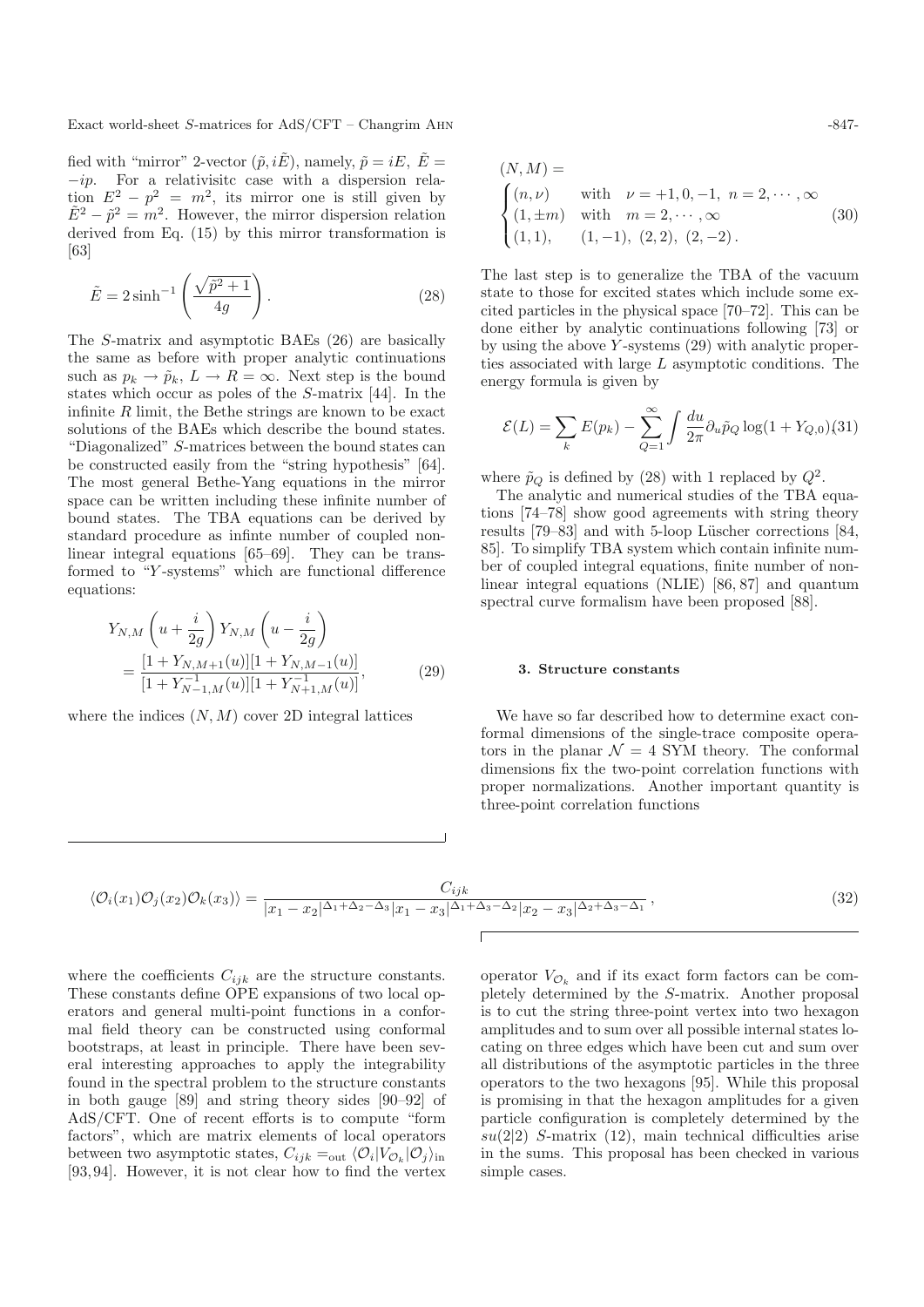# **IV. OTHER INTEGRABLE** S**-MATRICES**

Integrable deformations and 3d AdS/CFT are briefly reviewed.

### **1.** S**-matrices of Deformed AdS/CFTs**

### A. β-deformation

This is one-parameter marginal deformation, obtained by replacing the superpotential for the chiral superfields of the original  $\mathcal{N}=4$  SYM by

$$
W = i h \, \text{tr}(e^{i\pi\beta}\phi\psi Z - e^{-i\pi\beta}\phi Z\psi). \tag{33}
$$

The deformation breaks the supersymmetry down to  $\mathcal{N}=1$  but still maintains the conformal invariance in the planar limit to all perturbative orders [96,97], since the deformation becomes exactly marginal with  $h\overline{h} = g_{\text{YM}}^2$ . When  $\beta$  is real, this deformed SYM theory is dual to a type-IIB string theory on the Lunin-Maldacena background [98], which is obtained by a so-called TsT transformation.

In the weak coupling limit, various perturbative analysis of the deformed SYM has been studied [99] and, in particular, anomalous dimensions for the one and two magnon states in the  $su(2)$  sector have been computed up to four loops [100]. There have been several indications that the anomalous dimensions of the  $\beta$ -deformed SYM are exactly solvable. Perturbative dilatation operators are mapped to some integrable spin chains [101]. Exact S-matrix has been proposed as a transform of the original  $su(2|2)$ -invariant S-matrix, [102]

$$
\tilde{S}(p_1, p_2) = F \cdot S(p_1, p_2) \cdot F,\tag{34}
$$

where  $F$  is a Drinfeld-Reshetikhin twist matrix given by

$$
F = e^{2\pi i\beta (h \otimes \mathbb{I} \otimes \mathbb{I} \otimes h - \mathbb{I} \otimes h \otimes h \otimes \mathbb{I})},
$$
  
\n
$$
h = \text{diag}\left(\frac{1}{2}, -\frac{1}{2}, 0, 0\right).
$$
 (35)

By construction, the Yang-Baxter equation is satisfied. With this S-matrix along with some twisted boundary conditions, conjectured all-loop Bethe ansatz equations have been confirmed [103]. The perturbative four-loop anomalous dimension of the Konishi operator in the deformed gauge theory is reproduced from the Lüscher formula [104]. (Similar results can be obtained by introducing "operatorial" twisted boundary conditions [105] or Ysystem with twisted asymptotic conditions [106].) Also in the strong coupling limit, consistency of the twisted Smatrix has been shown in the finite-size effects of string configurations and world-sheet scattering amplitudes.

The proposed S-matrix is also valid for  $\mathcal{N} = 4$  SYM deformed by three parameters with proper boundary twists [102]. While next-to-leading order wrapping corrections of the vacuum energy has been computed [107], this deformed theory may not be exactly conformal as claimed recently [108].

### B. η-deformation

It is possible to construct a S-matrix which is symmetric under centrally extended  $su(2|2)_q$ , quantum deformation of universal enveloping algebra, simply quantum group. As before, the symmetry algebra determines the S-matrix elements. The matrix structure is similar as Eq. (12), but individual amplitudes become more complicated and not presented here [109]. The energymomentum dispersion relation is also deformed to

$$
\left(1 - g^2(q - q^{-1})^2\right) \left[\frac{E}{2}\right]_q^2 - 4g^2 \sin^2 \frac{p}{2} = \left[\frac{1}{2}\right]_q^2, \quad (36)
$$

with 'q-number' defined by  $[n]_q \equiv (q^n - q^{-n})/(q - q^{-1}).$ The limit  $q \to 1$  reproduces the original  $su(2|2)$  S-matrix and dispersion relation (15).

There are several evidences that this S-matrix describes scatterings on the world-sheet which string action is a nonlinear sigma-model with integrable  $\eta$ deformations related to solutions of classical Yang-Baxter equation [110, 111]. The scattering amplitudes based on this string action in the  $g \gg 1$  limit are shown to be consistent with the  $su(2|2)_q$  S-matrix for real  $q = e^{-\nu/g}$ ,  $\nu = 2\eta/(1 + \eta^2)$  [112]. Its dual gauge theory is not much understood while it is believed that the deformation  $q$  should be related to 4d space-time non-commutativity.

#### **2.** S**-matrices for** AdS4/CFT<sup>3</sup>

Aharony-Bergman-Jafferis-Maldacena (ABJM) model is 3d  $\mathcal{N} = 6$  superconformal Chern-Simons guage theory with matter fields [113]. It is a quiver gauge theory with an action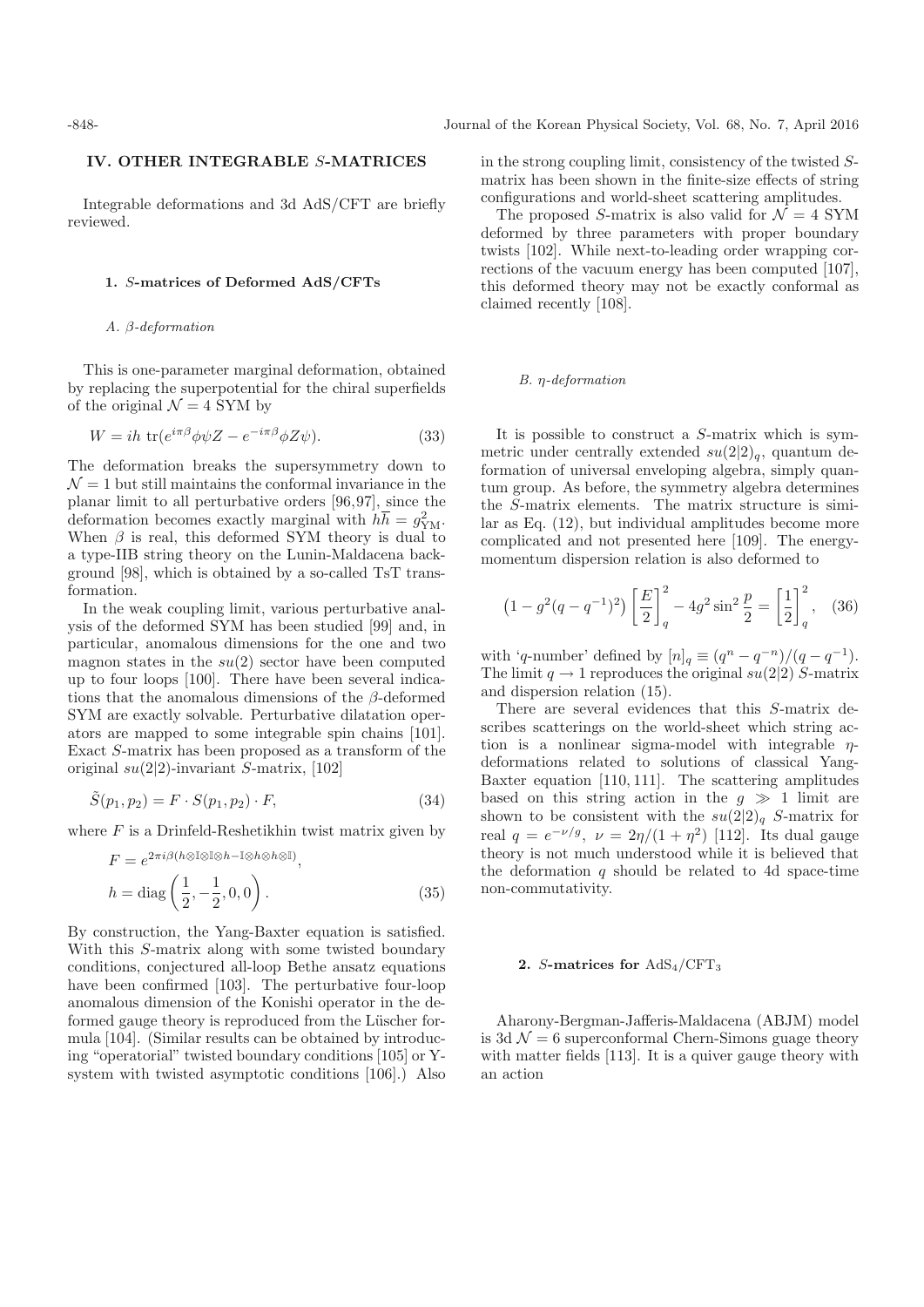Exact world-sheet S-matrices for AdS/CFT – Changrim AHN  $-849-$ 

$$
S = \frac{k}{4\pi} \int d^3x \quad \text{Tr}\left[\epsilon^{\mu\nu\lambda} \left(A_{\mu}\partial_{\nu}A_{\lambda} + \frac{2i}{3}A_{\mu}A_{\nu}A_{\lambda} - \hat{A}_{\mu}\partial_{\nu}\hat{A}_{\lambda} - \frac{2i}{3}\hat{A}_{\mu}\hat{A}_{\nu}\hat{A}_{\lambda}\right) \right]
$$

$$
-(\mathcal{D}_{\mu}Y)^{\dagger}\mathcal{D}^{\mu}Y - i\Psi^{\dagger}\mathcal{D}\Psi - V_{\text{ferm}} - V_{\text{bos}}\right],
$$
(37)

where  $V_{\text{bos}}$  and  $V_{\text{ferm}}$  are the sextic bosonic and quartic mixed potentials. The gauge fields  $A_{\mu}$  ( $\ddot{A}_{\mu}$ ) are adjoints of  $U(N)$   $(\hat{U}(N))$  gauge groups, and non-dynamical. Matter hypermultiplets  $Y^A$ ,  $\Psi_A$  ( $A = 1, 2, 3, 4$ ) are bifundamentals  $(N, \bar{N})$  representations and  $Y_A^{\dagger}$ ,  $\Psi^{\dagger A}$  are<br>anti-hifundamentals in  $(\bar{N}, N)$ . This ARIM theory has anti-bifundamentals in  $(N, N)$ . This ABJM theory has a full symmetry group OSp(6|4).

Single-trace composite operators are alternating spinchains of bifundamentals and anti-bifundamentals. The BPS vacuum operator is [114,115]

$$
\operatorname{Tr}\left(Y^1 Y_4^\dagger Y^1 Y_4^\dagger \cdots Y^1 Y_4^\dagger\right) \equiv |0\rangle. \tag{38}
$$

General composite operators contain two types of excitations, "A-particles"  $(Y^2, Y^3 | \Psi_{4+}, \Psi_{4-})$  replacing  $Y^1$ on the odd sites and "B-particles"  $(Y_3^{\dagger}, Y_2^{\dagger} | \Psi_+^{\dagger 1}, \Psi_-^{\dagger 1})$  replacing  $Y_4^{\dagger}$  on the even sites. Both belong to fundamental representations of  $su(2|2)$ . In the planar limit of  $N, k \to \infty$  with  $N/k \equiv \lambda$  fixed, leading two-loop dilatation operator of  $su(4)$  sector of scalar fields is identified with integrable spin-chain Hamiltonian [116, 117]. The planar ABJM model is also dual to type IIA string theory moving on  $AdS_4 \times CP^3$  backgound, which shows also classical integrability [118,119].

Motivated by these developments, non-perturbative integrability has been conjectured. If  $A_i^{\dagger}$  and  $B_i^{\dagger}$  denote  $A_i$  and B-particle creation operators respectively note A- and B-particle creation operators, respectively, multi-particle scattering states can be written as

$$
\begin{aligned}\n &\downarrow^1_{\mathbf{Y}^1} Y_4^{\dagger} \cdots \updownarrow^{\mathbf{x}_1}_{\mathbf{X}_{A_1}} Y_4^{\dagger} \cdots Y^1 \updownarrow^{\mathbf{x}_M}_{\mathbf{X}_{B_M}} \cdots Y^1 Y_4^{\dagger} \\
 &= A_{\chi_1}^{\dagger}(x_1) \cdots B_{\chi_M}^{\dagger}(x_M)|0\rangle. \n\end{aligned} \tag{39}
$$

The integrability is realized by factorized S-matrices in the momentum space. Since there are two sets of  $su(2|2)$ excitations, four combinations of scatterings are defined by

$$
\mathbb{X}_{i}^{\dagger}(p_{1}) \mathbb{Y}_{j}^{\dagger}(p_{2})|0\rangle_{\text{in}}
$$
\n
$$
= \sum_{i',j'=1}^{4} S^{(\mathbb{X}\mathbb{Y})_{i}^{i'j'}}(p_{1},p_{2}) \mathbb{Y}_{j'}^{\dagger}(p_{2}) \mathbb{X}_{i'}^{\dagger}(p_{1})|0\rangle_{\text{out}},
$$
\n
$$
\mathbb{X}, \mathbb{Y} = A, B.
$$
\n(40)

Notice that there is no reflected "out" states  $\mathbb{X}_{j'}^{\dagger}(p_2) \mathbb{Y}_{i'}^{\dagger}(p_1)|0\rangle_{\text{out}}$  in the RHS of (40). This reflection- $\lim_{x \to f'(P_1) \to f''(P_1)}$  is a basic assumption which can be justified by other analysis [120]. The charge conjugation and  $su(2|2)$ 

symmetries determine the S-matrices [121]

$$
S^{(AA)}(p_1, p_2) = S^{(BB)}(p_1, p_2) = S_0(p_1, p_2) \widehat{S}(p_1, p_2),
$$
  
\n
$$
S^{(AB)}(p_1, p_2) = S^{(BA)}(p_1, p_2) = \widetilde{S}_0(p_1, p_2) \widehat{S}(p_1, p_2),
$$
\n(41)

where  $\hat{S}$  is given by omitting  $S_0$  from Eqs.(12) and (13). The scalar factors can be determined by unitarity and crossing [121]

$$
S_0(p_1, p_2) = \frac{1 - \frac{1}{x_1^+ x_2^-}}{1 - \frac{1}{x_1^- x_2^+}} \sigma(p_1, p_2),
$$
  
\n
$$
\tilde{S}_0(p_1, p_2) = \frac{x_1^- - x_2^+}{x_1^+ - x_2^-} \sigma(p_1, p_2),
$$
\n(42)

with the BES phase factor  $\sigma(p_1, p_2)$  in Eq.(20). The dispersion relation of these particles is given by

$$
E = \sqrt{\frac{1}{4} + 4h(\lambda)^2 \sin^2 \frac{p}{2}}.
$$
\n(43)

The interpolating function  $h(\lambda)$  is not completely fixed by the symmetry.

This S-matrix reproduces the all-loop BAEs conjectured earlier [122]. It has been also confirmed by spinchain BAE computations in the weak coupling [123] and by scattering amplitudes on the world-sheet in the strong coupling [120]. TBA, Y -systems, and quantum spectral curve for finite-size effects have been also constructed [124–126]. The analysis based on these equations lead to a conjecture on  $h(\lambda)$  by comparing the localization computation [127]:

$$
\lambda = \frac{\sinh(2\pi h)}{2\pi} \; {}_3F_2\left(\frac{1}{2}, \frac{1}{2}, \frac{1}{2}; 1, \frac{3}{2}; -\sinh^2(2\pi h)\right). (44)
$$

This conjecture matches with all existing perturbative results in both weak and strong coupling limits.

## **V. CONCLUDING REMARKS**

Integrability in AdS/CFT is a rapidly developing subject which covers wide areas of gauge and string theories in truly non-perturbative and quantitative way. In this short review, we have focused on the world-sheet S-matrices and briefly explained the applications. We recommend to read original references for details.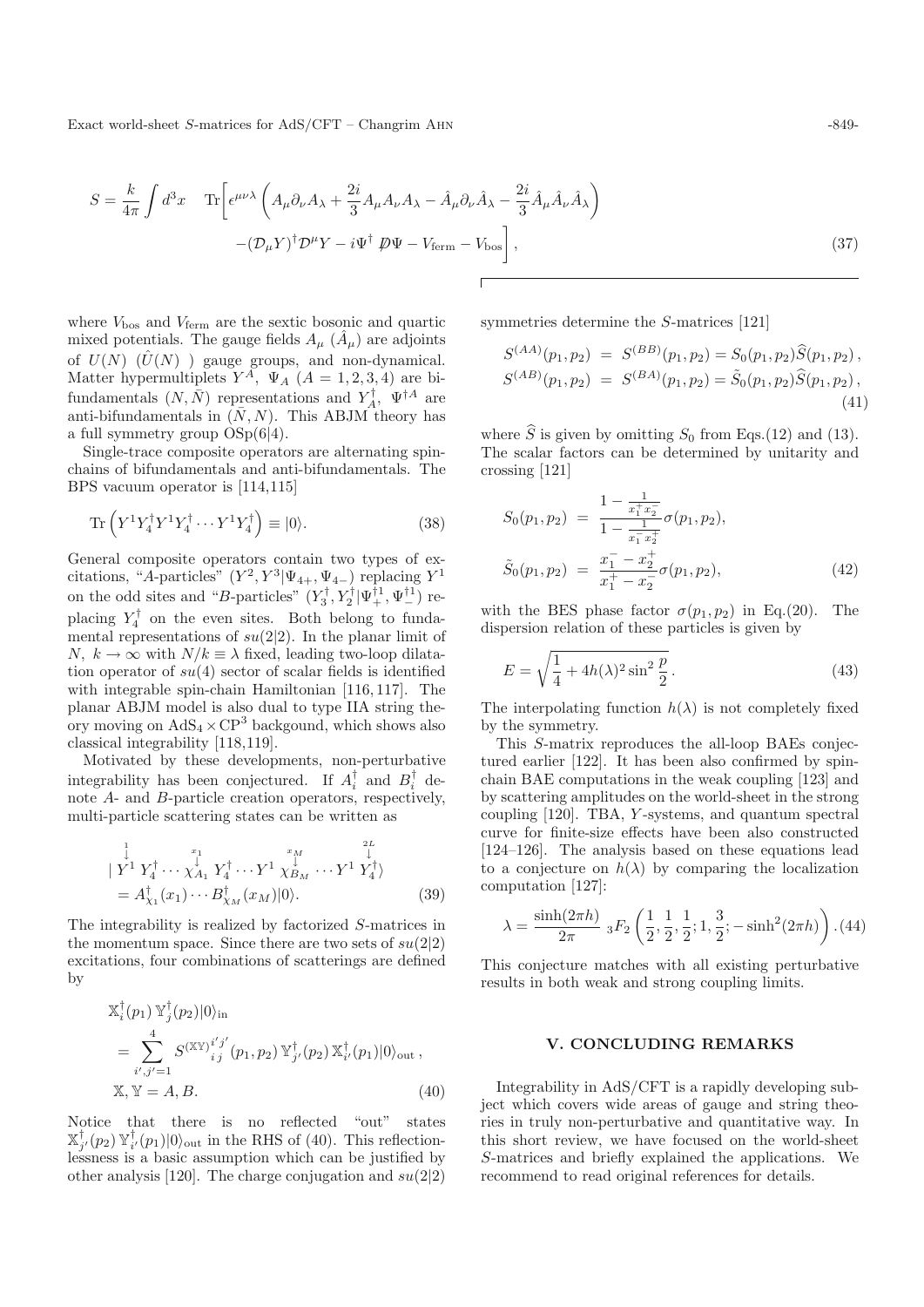Several important issues related to S-matrices could not be covered. Integrability and S-matrix for the string dynamics in the strong coupling have been left out. Another topic is boundary integrability. Open strings attached on giant gravitons, which are D3-branes wrapping 3-cycles in the  $S^5$ , are dual to composite operators which are baryon-like determinant operators in  $\mathcal{N} = 4$ SYM theory:

$$
\epsilon_{i_1\cdots i_N} \epsilon^{j_1\cdots j_N} \Phi^{i_1}_{j_1}\cdots \Phi^{i_{N-1}}_{j_{N-1}}(Z\cdots Z\chi Z\cdots \chi' Z\cdots Z)^{i_N}_{j_N},
$$
  
\n
$$
\Phi = Z, Y.
$$
\n(45)

The integrable boundary introduces boundary scattering matrices, which can be completely determined by the symmetry [128]. These boundary S-matrices satisfy the boundary Yang-Baxter equations and are used to construct boundary asymptotic BAEs. Another development related to the boundary problem is to compute expectation values of cusped Wilson loop operators. By inserting scattering states at the location of the cusp, the each half-line of the non-BPS Wilson loop operator becomes both boundaries. The symmetry of the excitations is reduced from  $su(2|2) \otimes su(2|2)$  to  $su(2|2)$  which decides the boundary S-matrix to be the same as the single factor of the bulk S-matrix (12) [129,130]. TBA derived from these S-matrices has determined the expectation values exactly. We have also omitted recent developments of exact S-matrices of  $AdS_3/CFT_2$ , which are  $su(1|1)$  symmetry. We refer to a recent review [131] for this subject.

# **ACKNOWLEDGMENTS**

I am grateful to Korea Institute for Advanced Studies (KIAS) where part of this review has been written.

### **REFERENCES**

- [1] J. M. Maldacena, Adv. Theor. Math. Phys. **2**, 231 (1998).
- [2] S. S. Gubser, I. R. Klebanov and A. M. Polyakov, Phys. Lett. **B428**, 105 (1998).
- [3] E. Witten, Adv. Theor. Math. Phys. **2**, 253 (1998).
- [4] G. t Hooft, Nucl. Phys. **B72**, 461 (1974).
- [5] K. G. Wilson, Phys. Rev. **D10**, 2445 (1974).
- [6] A. M. Polyakov, Phys. Lett. **B82**, 247 (1979).
- [7] A. M. Polyakov, Nucl. Phys. **B164**, 171 (1980).
- [8] M. T. Grisaru, M. Roček and W. Siegel, Phys. Rev. Lett. **45**, 1063 (1980).
- [9] S. Mandelstam, Nucl. Phys. **B213**, 149 (1983).
- [10] L. Brink, O. Lindgren and B. E. W. Nilsson, Phys. Lett. **B123**, 323 (1983).
- [11] J. A. Minahan and K. Zarembo, JHEP **0303**, 013 (2003).
- [12] N. Beisert, C. Kristjansen and M. Staudacher, Nucl. Phys. **B664**, 131 (2003).
- [13] N. Beisert, Phys. Rept. **405**, 1 (2005).
- [14] R. R. Metsaev and A. A. Tseytlin, Nucl. Phys. **B533**, 109 (1998).
- [15] I. Bena, J. Polchinski and R. Roiban, Phys. Rev. **D69**, 046002 (2004).
- [16] M. Staudacher, JHEP **0505**, 054 (2005).
- [17] N. Beisert and M. Staudacher, Nucl. Phys. **B727**, 1 (2005).
- [18] N. Beisert, Adv. Theor. Math. Phys. **12**, 945 (2008).
- [19] L. D. Faddeev, Sov. Sci. Rev. **C1**, 107 (1980).
- [20] A. B. Zamolodchikov and Al. B. Zamolodchikov, Ann. Phys. **120**, 253 (1979).
- [21] D. Serban, J. Phys. **A44**, 124001 (2011).
- [22] N. Beisert et al., Lett. Math. Phys. **99**, 3 (2012).
- [23] J. B. McGuire, J. Math. Physics **5**, 622 (1964).
- [24] C. N. Yang, Phys. Rev. Lett. **19**, 1312 (1967).
- [25] R. J. Baxter, Phil. Trans. Royal Soc. London **289**, 315 (1978).
- [26] G. Arutyunov, S. Frolov and M. Zamaklar, JHEP **0704**, 002 (2007).
- [27] D. M. Hofman and J. M. Maldacena, J. Phys. **A39**, 13095 (2006).
- [28] B. S. Shastry, Phys. Rev. Lett. **56**, 2453 (1986); J. Stat. Phys. **50**, 57 (1988).
- [29] A. Rej, D. Serban and M. Staudacher, JHEP **0603**, 018 (2006).
- [30] R. A. Janik, Phys. Rev. **D73**, 086006 (2006).
- [31] G. Arutyunov and S. Frolov, Phys. Lett. **B639**, 378 (2006).
- [32] N. Beisert, J. Stat. Mech. **0701**, P017 (2007).
- [33] N. Beisert, B. Eden and M. Staudacher, J. Stat. Mech. **0701**, P021 (2007) [arXiv:hep-th/0610251].
- [34] N. Beisert, R. Hernandez and E. Lopez, JHEP **0611**, 070 (2006) [arXiv:hep-th/0609044].
- [35] N. Dorey, D. M. Hofman and J. M. Maldacena, Phys. Rev. **D 76**, 025011 (2007).
- [36] D. Volin, J. Phys. **A 42**, 372001 (2009).
- [37] T. Klose and K. Zarembo, J. Stat. Mech. **0605**, P05006 (2006).
- [38] N. Dorey, J. Phys. **A39**, 13119 (2006).
- [39] H. Y. Chen, N. Dorey and K. Okamura, JHEP **0611**, 035 (2006).
- [40] R. Roiban, JHEP **0704**, 048 (2007).
- [41] G. Arutyunov and S. Frolov, Nucl. Phys. B **804**, 90 (2008).
- [42] N. Beisert, PoS (SOLVAY) **002** (2006).
- [43] M. de Leeuw, JHEP **0806**, 085 (2008).
- [44] G. Arutyunov, M. de Leeuw and A. Torrielli, Nucl. Phys. B **819**, 319 (2009).
- [45] W. Heisenberg, Z. Physik **49**, 619 (1928).
- [46] H. A. Bethe, Z. Physik **71**, 205 (1931).
- [47] M. Gaudin, Phys. Lett. **A24**, 55 (1967).
- [48] V. A. Kazakov, A. Marshakov, J. A. Minahan and K. Zarembo, JHEP **0405**, 024 (2004).
- [49] N. Beisert, V. Dippel, M. Staudacher, JHEP **0407**, 075 (2004).
- [50] L. D. Faddeev [arXiv:hep-th/9605187].
- [51] R. I. Nepomechie, Int. J. Mod. Phys. B **13**, 2973 (1999).
- [52] M. J. Martins and C. S. Melo, Nucl. Phys. **B785**, 246 (2007).
- [53] M. de Leeuw, J. Phys. **A40**, 14413 (2007).
- [54] M. Lüscher, Commun. Math. Phys. **104**, 177 (1986).
- [55] J. Ambjorn, R. A. Janik and C. Kristjansen, Nucl.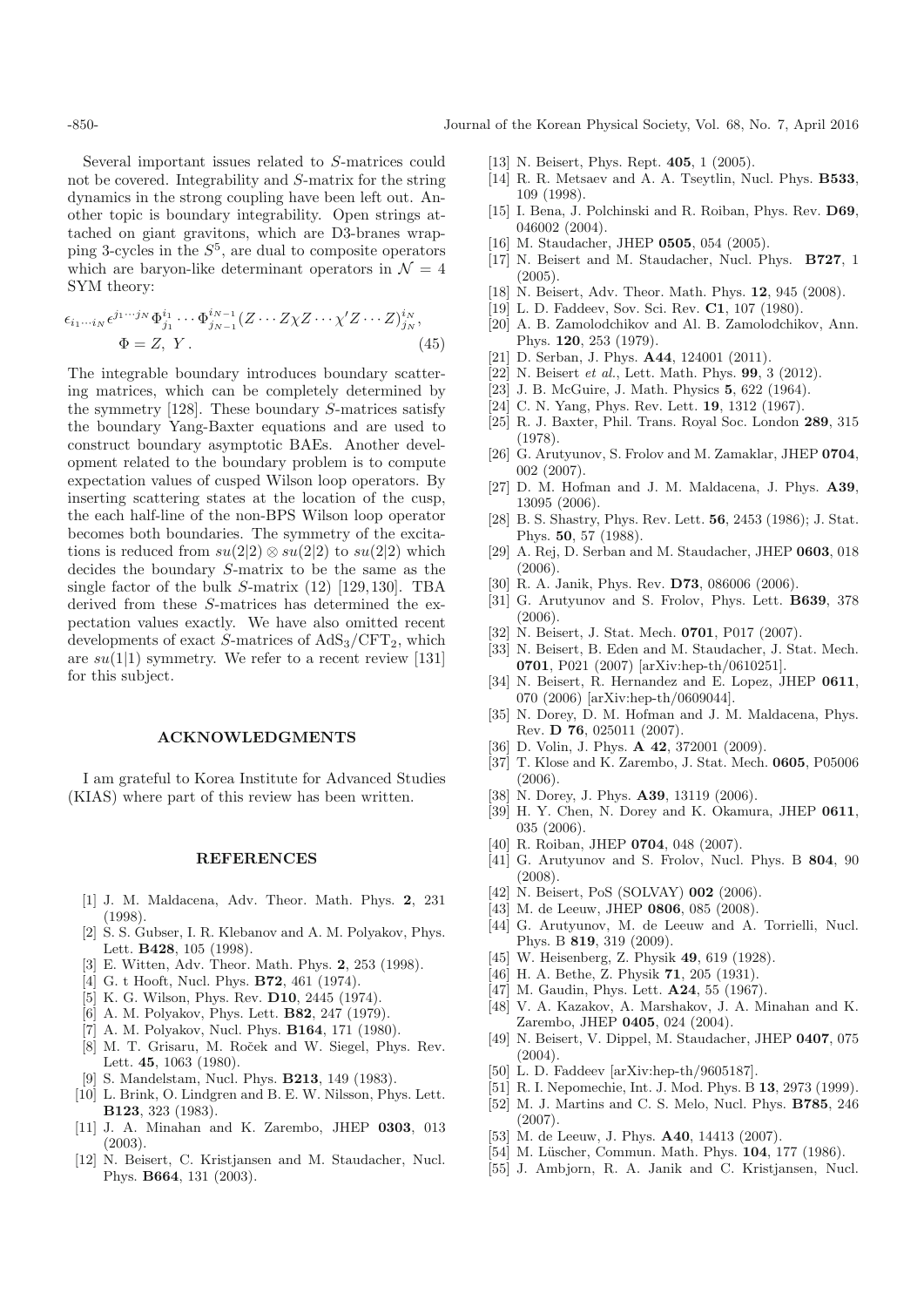Exact world-sheet S-matrices for AdS/CFT – Changrim AHN  $-851-$ 

Phys. **B736**, 288 (2006).

- [56] R. A. Janik and T. Lukowski Phys. Rev. **D76**, 126008 (2007).
- [57] Z. Bajnok and R. A. Janik, Nucl. Phys. **B807**, 625  $(2009)$ .
- [58] F. Fiamberti, A. Santambrogio, C. Sieg and D. Zanon, Phys. Lett. **B666**, 100 (2008).
- [59] V. N. Velizhanin, JETP Lett. **89**, 6 (2009).
- [60] Al. B. Zamolodchikov, Nucl. Phys. **B342**, 695 (1990).
- [61] C.-N. Yang and C. P. Yang, J. Math. Phys. **10**, 1115 (1969).
- [62] A..B. Zamolodchikov, Phys. Lett. **B253**, 391 (1991).
- [63] G. Arutyunov and S. Frolov, JHEP **0712**, 024 (2007).
- [64] G. Arutyunov and S. Frolov, JHEP **0903**, 152 (2009).
- [65] D. Bombardelli, D. Fioravanti and R. Tateo,J. Phys. **A42**, 375401 (2009).
- [66] G. Arutyunov and S. Frolov, JHEP **0905**, 068 (2009).
- [67] N. Gromov, V. Kazakov and P. Vieira, Phys. Rev. Lett. **103**, 131601 (2009).
- [68] G. Arutyunov and S. Frolov, JHEP **0911**, 019 (2009).
- [69] A. Cavaglia, D. Fioravanti and R. Tateo, Nucl. Phys. **B843**, 302 (2011).
- [70] N. Gromov, V. Kazakov, A. Kozak and P. Vieira, Lett. Math. Phys. **91**, 265 (2010).
- [71] G. Arutyunov, S. Frolov and R. Suzuki, JHEP **1005**, 031 (2010).
- [72] G. Arutyunov, S. Frolov and S. J. van Tongeren, JHEP **1202**, 014 (2012).
- [73] P. Dorey and R. Tateo, Nucl. Phys. **B482**, 639 (1996); Nucl. Phys. **B515**, 575 (1998).
- [74] N. Gromov, V. Kazakov and P. Vieira, Phys. Rev. Lett. **104**, 211601 (2010).
- [75] S. Frolov, J. Phys. **A44**, 065401 (2011); arXiv:1201.2317.
- [76] G. Arutyunov, S. Frolov and R. Suzuki, JHEP **1004**, 069 (2010).
- [77] J. Balog and A. Hegedus, JHEP **1006**, 080 (2010); JHEP **1009**, 107 (2010).
- [78] A. Cavaglia, D. Fioravanti, M. Mattelliano and R. Tateo, arXiv:1103.0499.
- [79] N. Gromov, D. Serban, I. Shenderovich and D. Volin, JHEP **1108**, 046 (2011).
- [80] R. Roiban and A. A. Tseytlin, Nucl. Phys. **B848**, 251  $(2011).$
- [81] B. C. Vallilo and L. Mazzucato, JHEP **1112**, 029 (2011).
- [82] M. Beccaria and G. Macorini, JHEP **1110**, 040 (2011).
- [83] S. Frolov, M. Heinze, G. Jorjadze and J. Plefka, J. Phys. **A47**, 085401 (2014).
- [84] Z. Bajnok, A. Hegedus, R. A. Janik and T. Lukowski, Nucl. Phys. **B827**, 426 (2010).
- [85] T. Lukowski, A. Rej and V. N. Velizhanin, Nucl. Phys. **B831**, 105 (2010).
- [86] N. Gromov, V. Kazakov, S. Leurent and D. Volin, JHEP **1207**, 023 (2012).
- [87] J. Balog and A. Hegedus, JHEP **1208**, 022 (2012).
- [88] N. Gromov, V. Kazakov, S. Leurent and D. Volin, Phys. Rev. Lett. **112**, 011602 (2013); JHEP **1509**, 187 (2015).
- [89] J. Escobedo, N. Gromov, A. Sever and P. Vieira, JHEP **1109**, 028 (2011).
- [90] M. S. Costa, R. Monteiro, J. E. Santos and D. Zoakos, JHEP **1011**, 141 (2010).
- [91] R. A. Janik and A. Wereszczynski, JHEP **1112**, 095

 $(2011).$ 

- [92] Y. Kazama and S. Komatsu, JHEP **1403**, 052 (2014).
- [93] T. Klose and T. McLoughlin, J. Phys. **A47**, 055401 (2014).
- [94] Z. Bajnok and R. A. Janik, JHEP **1504**, 042 (2015).
- [95] B. Basso, S. Komatsu and P. Vieira, arXiv:1505.06745 [hep-th].
- [96] R. G. Leigh, M. J. Strassler, Nucl. Phys. **B447**, 95 (1995).
- [97] A. Mauri, S. Penati, A. Santambrogio, D. Zanon, JHEP **0511**, 024 (2005).
- [98] O. Lunin and J. M. Maldacena, JHEP **0505**, 033 (2005).
- [99] S. A. Frolov, R. Roiban and A. A. Tseytlin, JHEP 0507, 045 (2005)
- [100] F. Fiamberti, A. Santambrogio, C. Sieg and D. Zanon, JHEP **0908**, 034 (2009).
- [101] D. Berenstein and S.A. Cherkis, Nucl. Phys. **B702**, 49  $(2004).$ [102] C. A
- [102] C. Ahn, Z. Bajnok, D. Bombardelli and R. I. Nepomechie, JHEP **1102**, 027 (2011).
- [103] N. Beisert and R. Roiban, JHEP **0508**, 039 (2005).
- [104] C. Ahn, Z. Bajnok, D. Bombardelli and R. I. Nepomechie, Phys. Lett. **B693**, 380 (2010).
- [105] G. Arutyunov, M. de Leeuw and S. J. van Tongeren, JHEP **1102**, 025 (2011).
- [106] N. Gromov and F. Levkovich-Maslyuk, J. Phys. **A44**, 015402 (2011).
- [107] C. Ahn, Z. Bajnok, D. Bombardelli and R. I. Nepomechie, JHEP **1112**, 059 (2011).
- [108] C. Sieg and M. Wilhelm,  $arXiv:1602.05817$ .
- [109] N. Beisert and P. Koroteev, J. Phys. **A41**, 255204 (2008).
- [110] F. Delduc, M. Magro and B. Vicedo, Phys. Rev. Lett. **112**, 051601 (2014).
- [111] C. Klimcik, JHEP **0212**, 051 (2002); J. Math. Phys. **50**, 043508 (2009).
- [112] G. Arutyunov, R. Borsato and S. Frolov, JHEP **1404**, 002 (2014).
- [113] O. Aharony, O. Bergman, D. L. Jafferis and J. Maldacena, JHEP **0810**, 091 (2008).
- [114] T. Nishioka and T. Takayanagi, JHEP **0808**, 001 (2008).
- [115] D. Gaiotto, S. Giombi and X. Yin, JHEP **0904**, 066 (2009).
- [116] J. A. Minahan and K. Zarembo, JHEP **0809**, 040 (2008).
- [117] D. Bak and S.-J. Rey, JHEP **0810**, 053 (2008).
- [118] G. Arutyunov and S. Frolov, JHEP **0809**, 129 (2008).
- [119] B. Stefanski, Jr., Nucl. Phys. **B808**, 80 (2009).
- [120] K. Zarembo, JHEP **0904**,135 (2009).
- [121] C. Ahn and R.I. Nepomechie, JHEP **0809**, 010 (2008).
- [122] N. Gromov and P. Vieira, JHEP **0901**, 016 (2009).
- [123] C. Ahn and R. I. Nepomechie, JHEP **0903**, 144 (2009).
- [124] D. Bombardelli, D. Fioravanti and R. Tateo, Nucl. Phys. **B834**, 543 (2010).
- [125] N. Gromov and F. Levkovich-Maslyuk, JHEP **1006**, 088 (2010).
- [126] A. Cavaglia, D. Fioravanti, N. Gromov and R. Tateo, Phys. Rev. Lett. **113**, 021601 (2014).
- [127] N. Gromov and G. Sizov, Phys. Rev. Lett. **113**, 121601  $(2014).$
- [128] D. M. Hofman and J. M. Maldacena, JHEP **0711**, 063